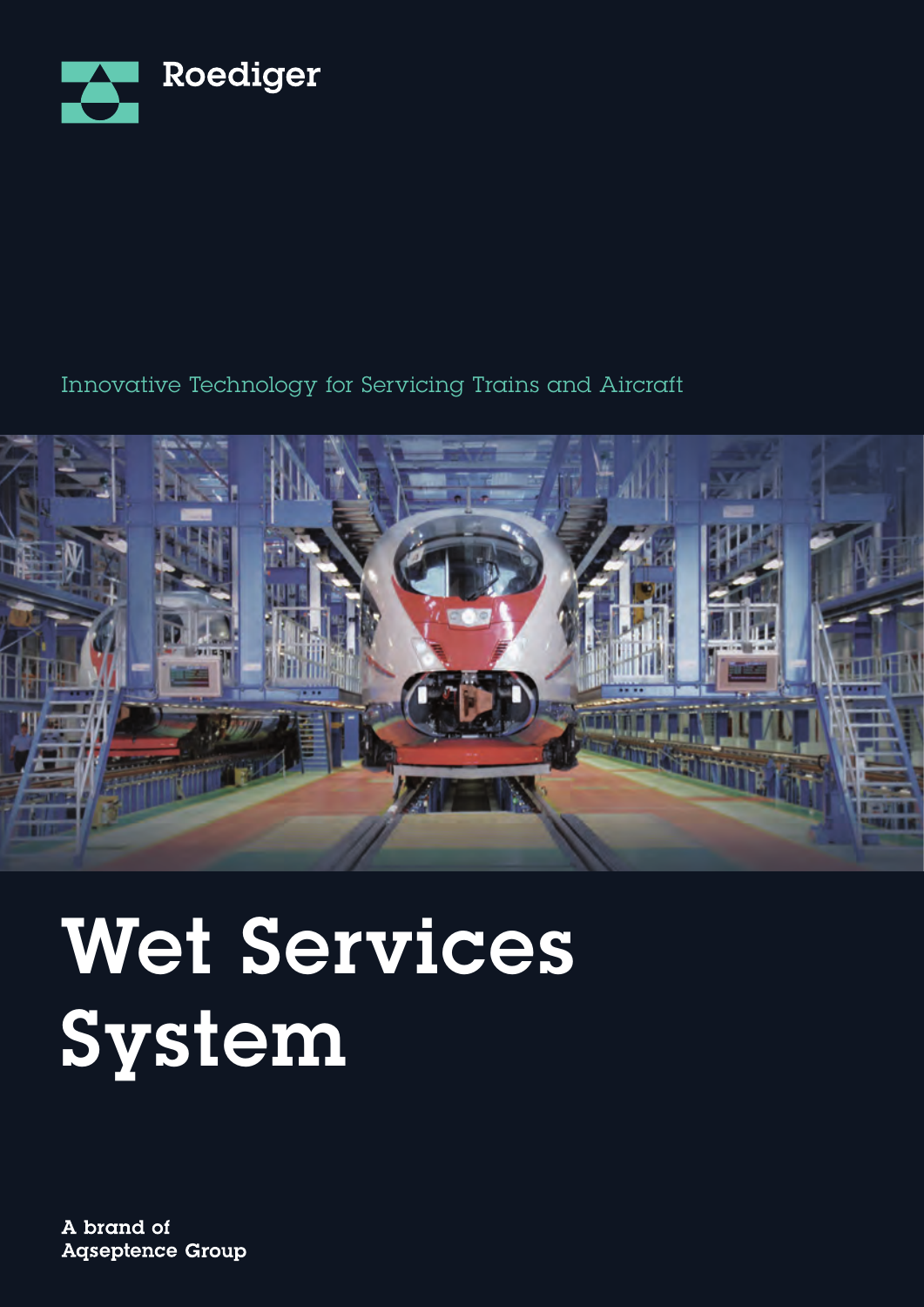# Innovative Servicing Solutions

HANSANDO BO

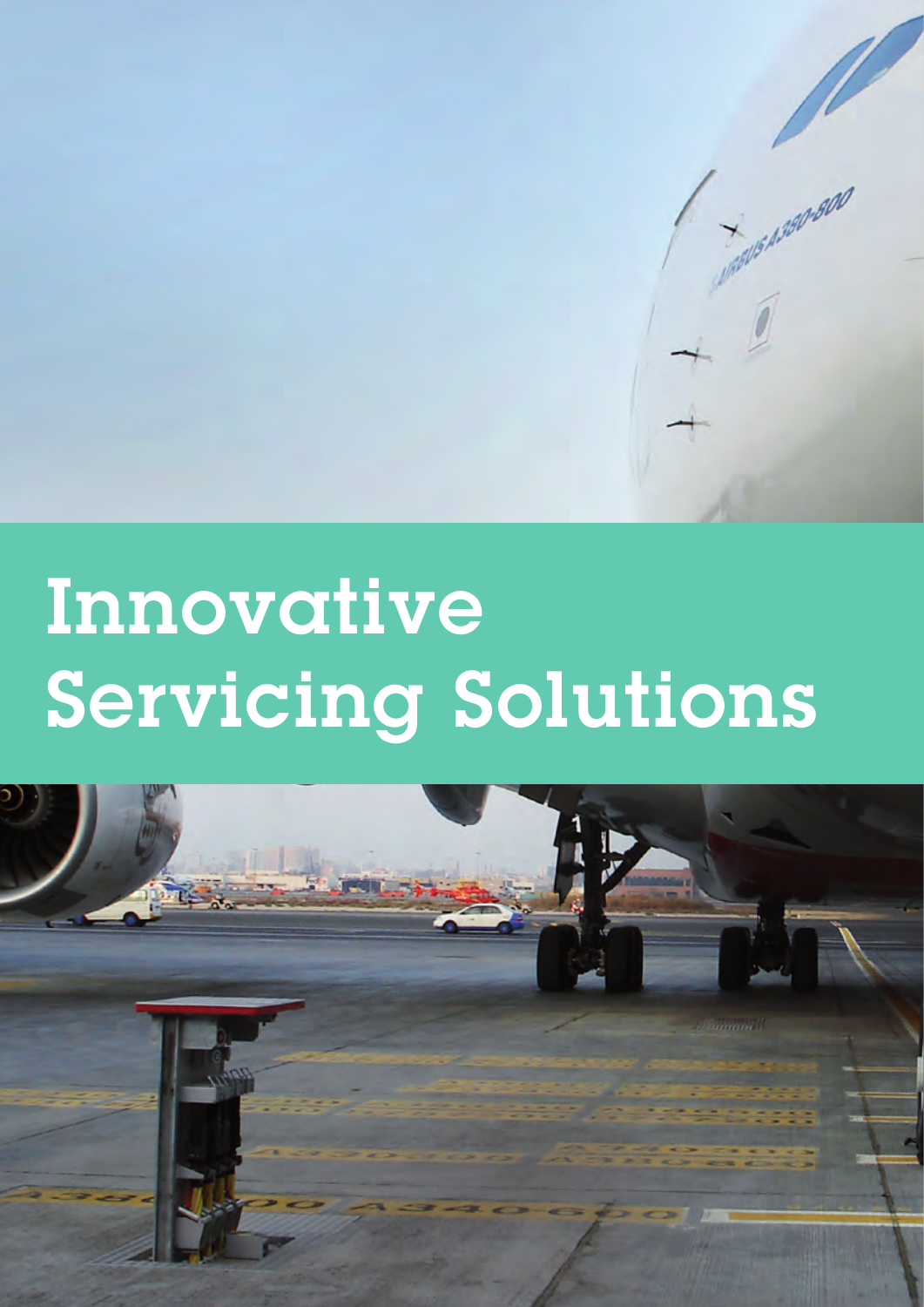

### Servicing Trains and Aircraft – simply more efficient

Air and rail transportation play a significant role in any national transport infrastructure and the provision of reliable, fast and easy-to-operate technology is becoming more important than ever to railway and airport operators. Aqseptence Group provides sustainable and cost-effective solutions for water and wastewater management of train service depots and airports since more than 30 years.

#### Significant advantages of Roediger® Wet Services System:

- Quick and reliable
- Odourless and drip-free
- Intuitive and easy handling
- Hygienic and environment-friendly



Aqseptence Group is the world market leader with its Roediger® Wet Services System. We developed drip-free and odourless sewage extraction systems for Deutsche Bahn more than 30 years ago.

The proven Roediger® technology meets the highest hygienic standards of occupational health services of International Railway companies. Our patented system is approved and recommended by the Federal Railway Authority (EBA). Roediger® technology is part of the standard equipment in ICE high speed trains service depots of German Railway (Deutsche Bahn AG) and other Railway companies.

We provide the following solutions and technologies:

- Treatment and recycling of washing water
- Potable water treatment and supply
- Sewage extraction using vacuum technology
- Preparation and supply of flushing water
- Service stations for indoor and outdoor areas
- Controlled emission toilets (CET)
- Cleaning service cabinets for interior cleaning of trains
- Underground pits for airport stands

More than 10 years ago we transferred the successful concept to airport applications and provide underfloor solutions with pit systems to service aircrafts at the apron.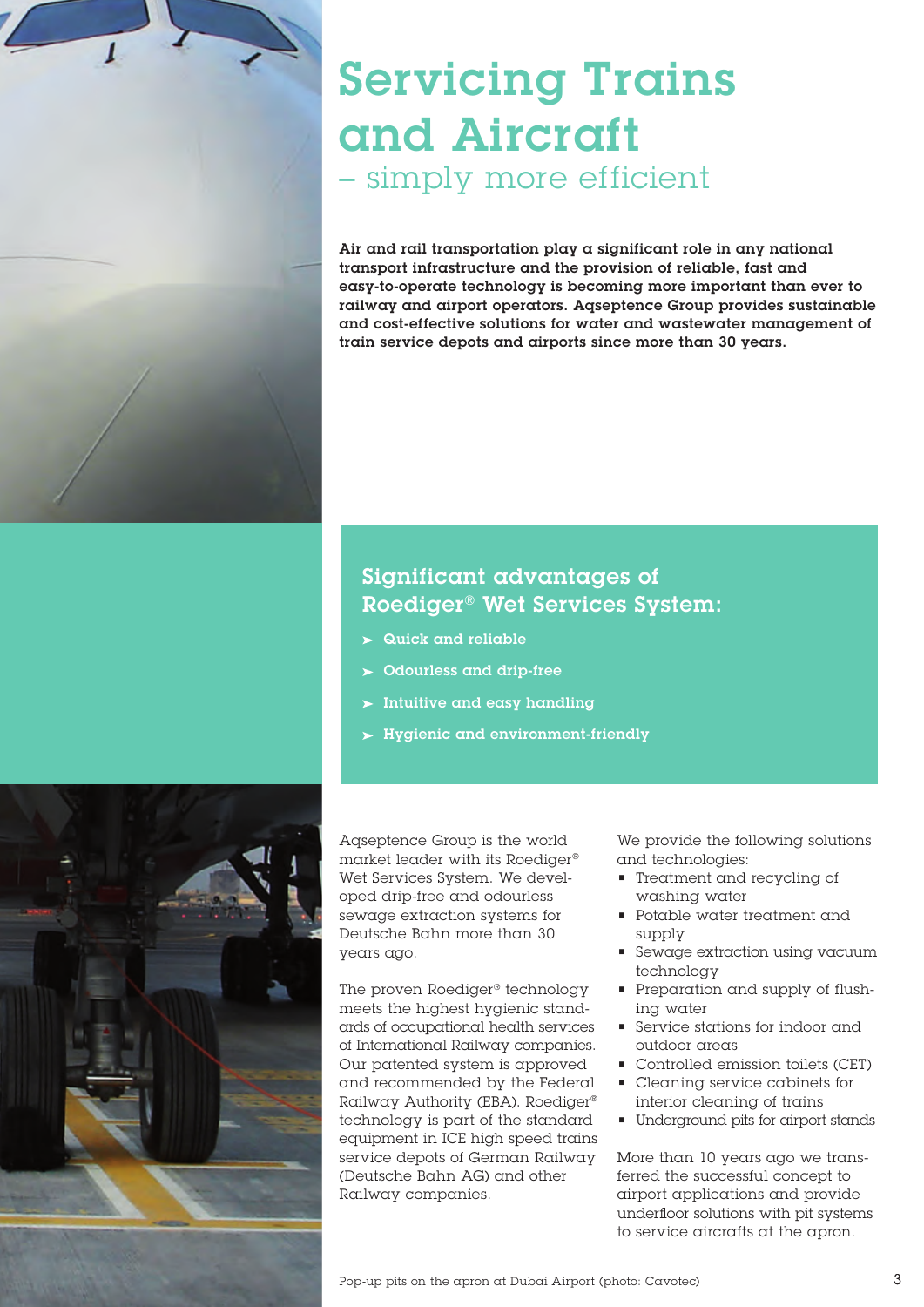## Your system supplier for Wet Services

Development and construction of supply- and disposal systems





Planning and consultation during the design phase



The Vacuum Technology Product Line of Aqseptence Group represents tradition, progress and innovation. As a dynamic and international Product Line, we can proudly look back to over 175 years of company tradition and as a part of the Aqseptence Group, we are a competent partner for your water and wastewater engineering tasks.

We have been internationally successful in the railway industry since more than 30 years and are the leading supplier of water supply- and sewage extraction systems as well as water management systems for train wash stations.

Our company is certified as per DIN EN 9001, to ensure consistently high quality levels and a continuous improvement of all our processes in all areas. We are a certified contractor per Federal Water Resources Act (WHG), are compliant with the latest European machinery directives and meet the highest German quality standards.

Furthermore, our system and products are in accordance with IATA, ACI and EBA regulations. The Federal Railway Authority (Eisenbahn-Bundesamt) in Germany approved the drip-free and odourless Roediger® system. The system is recommended in the latest EBA administrative regulations.



odourless extraction pistol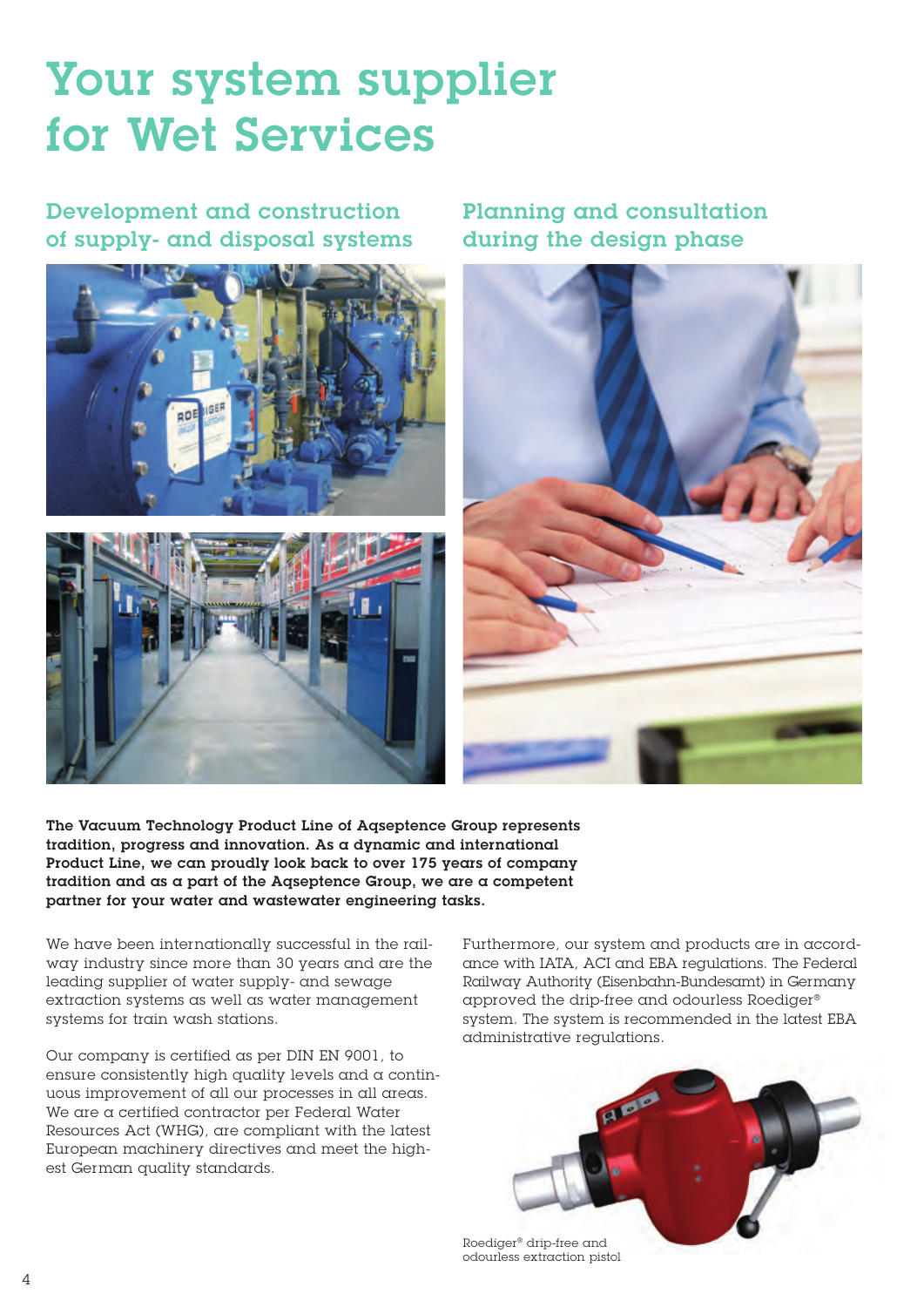#### Engineering, procurement and construction (EPC) contracting



#### Professional service and operation support



As  $\alpha$  system supplier and specialist with locations across the globe and local partners in many countries we offer comprehensive and highly efficient solutions and are immediately available for support on site or through remote access.

- $\blacktriangleright$  Cost estimation
- $\blacktriangleright$  Concept design
- $\blacktriangleright$  Detailed planning
- $\blacktriangleright$  Construction supervision
- **D**oeration
- Maintenance
- Modification

We offer comprehensive service packages for operation, maintenance and optimisation of our system, subsequent to handing over the completed project.

Our experienced and highly motivated team provides competent and comprehensive services and support to engineering offices, construction companies and local authorities in every phase of a project.

Your project is our passion!

Roediger® automatic train valve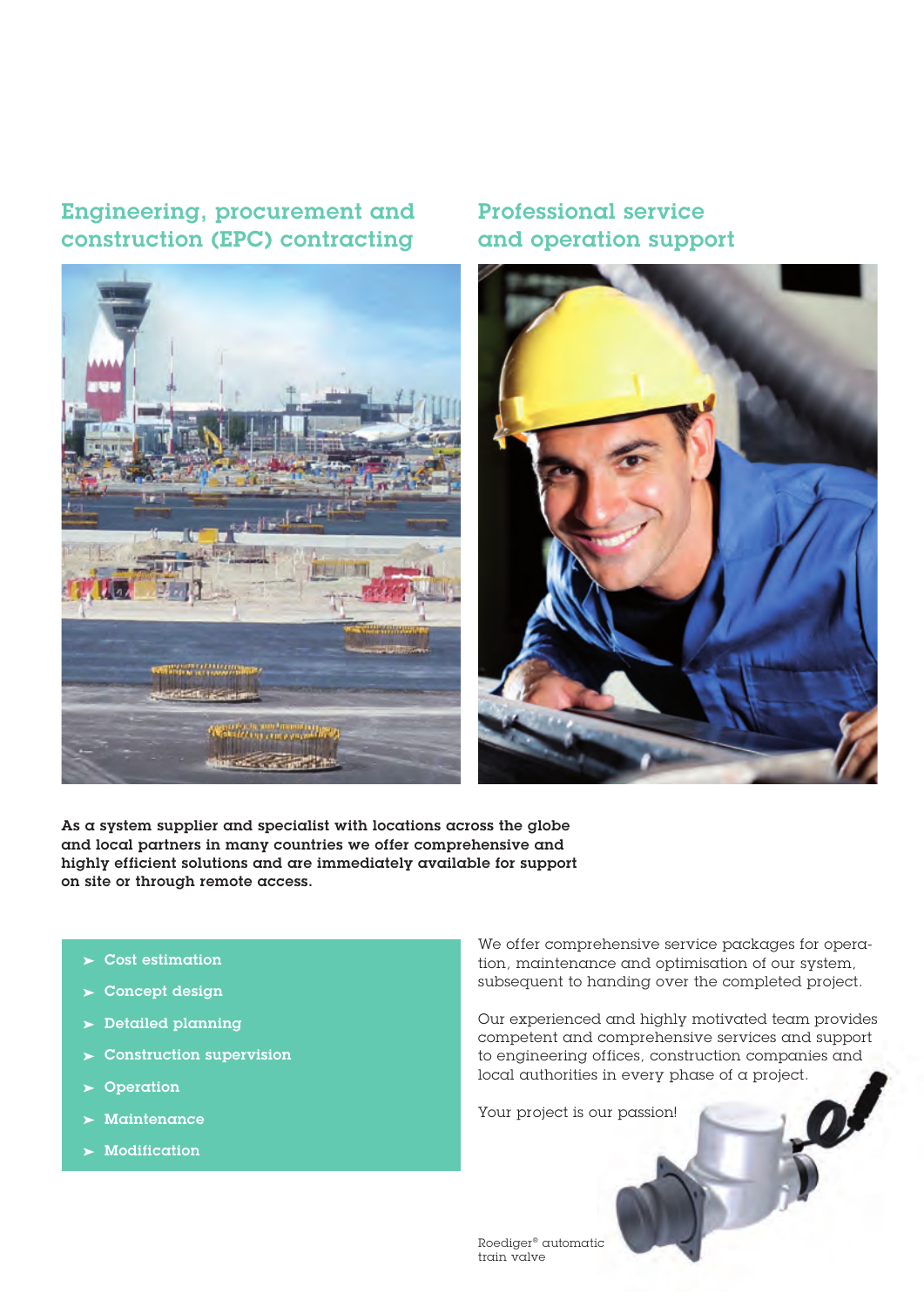# Clean and odourless

#### – ergonomic, hygienic and sustainable engineering

Roediger® engineering goes hand-in-hand with positive hygienic and environmental components. The extraction of toilet wastewater from high speed trains and other passenger coaches must be drip-free and odourless – as required by occupational health services and most National Railway authorities for hygienic and health reasons.



Automatic extraction of toilet wastewater at Deutsche Bahn depot Berlin Rummelsburg

#### Key components for train service systems:

- $\blacktriangleright$  Roediger<sup>®</sup> Vacuum Station:
	- Skid-mounted vacuum stations are delivered pre-assembled and factory tested – Separate handling of media:
		- vacuum pumps for air transportation forwarding pumps for sewage
	- Large-scale plants with powerful vacuum for large train service depots with individual arrangement of vacuum vessels and M&E equipment
- Roediger® Service Cabinets: Multi-functional cabinets for wastewater disposal and freshwater supply systems
	- Automatic flushing of freshwater supply system to prevent germ formation
	- Clear separation of wastewater evacuation and freshwater supply components to guarantee hygienic standards
- $\blacktriangleright$  Roediger® Cleaning Service Cabinets: For interior cleaning of trains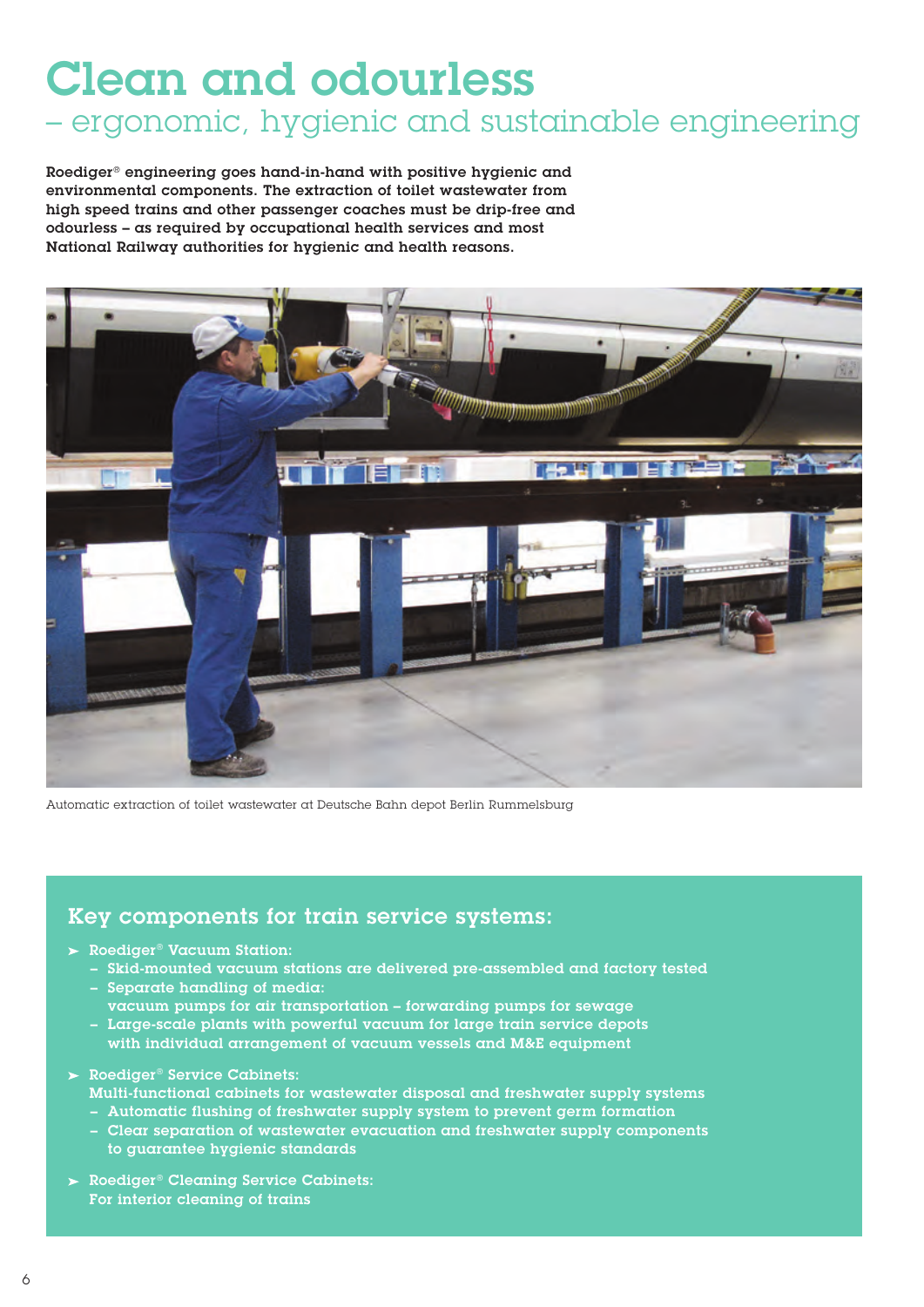The Roediger® technology fully complies with these requirements. The combination of patented automatic train valves and extraction pistols provides safety and occupational health for the operators at the workplace.



Roediger® extraction pistol (yellow) in combination with Roediger® train valve

Our technology meets the requirements of the German Protection against Infection Act §72 especially due to the following characteristics:

- Automation of the extraction process
	- Avoidance of misconduct; very beneficial in case of semi-skilled and frequently changing operating personnel
- Absolute drip-free disconnection of the suction hose
	- No safety hazards as the operators do not get any contact with sewage; thus safety hazard of smear infection can be avoided
- Completely odourless extraction process – No safety hazard due to inhalation of aerosols

#### Technical advantages of the Roediger® Extraction System:

| Drip-free               | No leakage, no waste water spillage and<br>therefore safe for environment and operators,<br>no risk of smear infection                          |
|-------------------------|-------------------------------------------------------------------------------------------------------------------------------------------------|
| <b>Odourless</b>        | Totally closed system, no safety hazard,<br>no inhalation of gerosols                                                                           |
| High hygienic standard  | In compliance with latest hygiene norms and<br>standards, e.g. the protection against Infection<br>Act of the German Federal Railway Authority* |
| <b>Efficient</b>        | Simultaneous and fully automatic servicing of<br>various coaches by one operator is possible                                                    |
| <b>Easy handling</b>    | Intuitive and comfort-able use, trouble-free<br>operation by semi-skilled and frequently<br>changing operators                                  |
| <b>High reliability</b> | Robust system with redundant components                                                                                                         |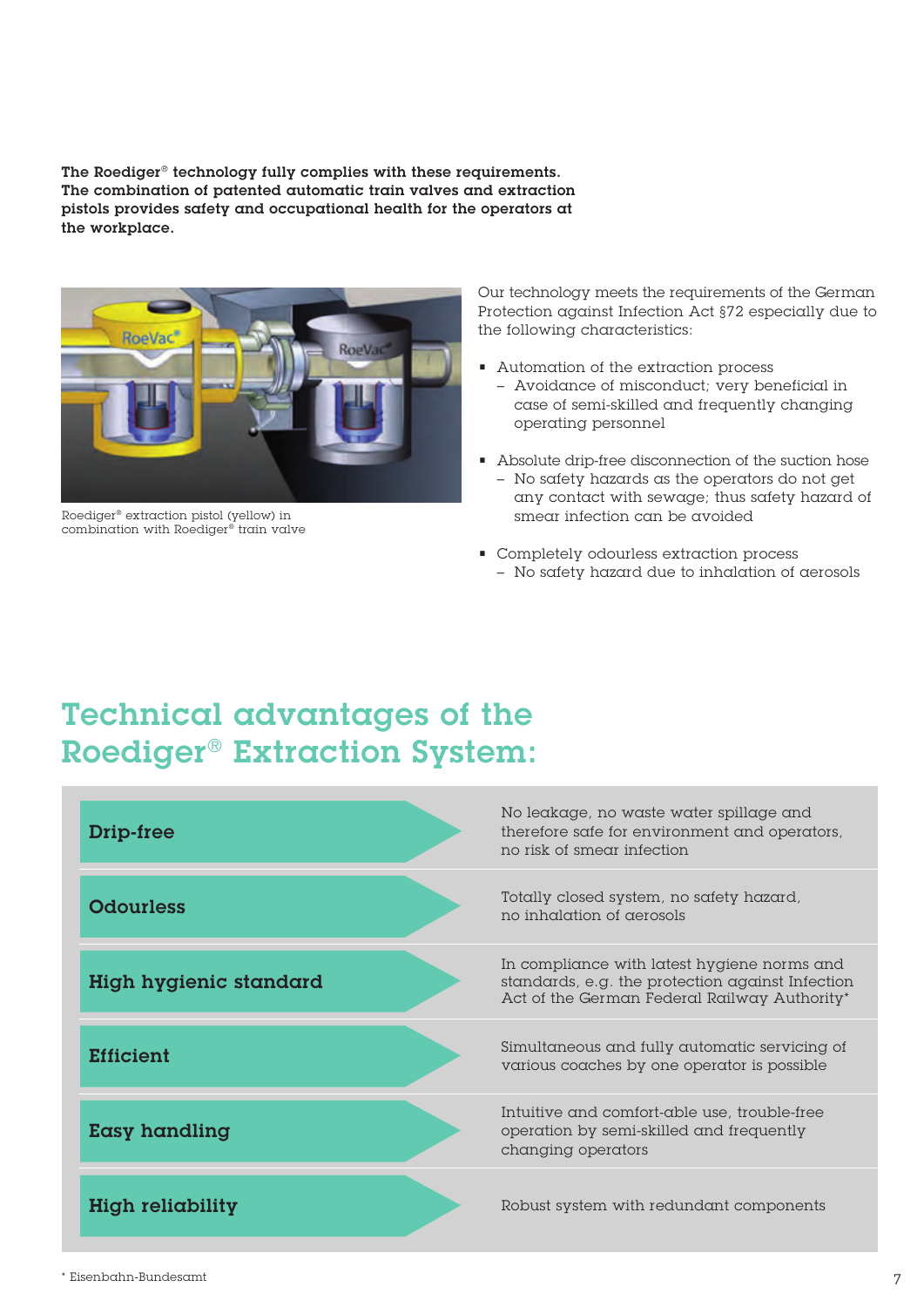## Roediger® Water Management for train wash stations



Chemical / physical / biological treatment of washingand flushing water with a high recirculation ratio.





Lamella clarification or dissolved air flotation



bio-filtration Reverse Osmosis



Sludge dewaterings and the Dosing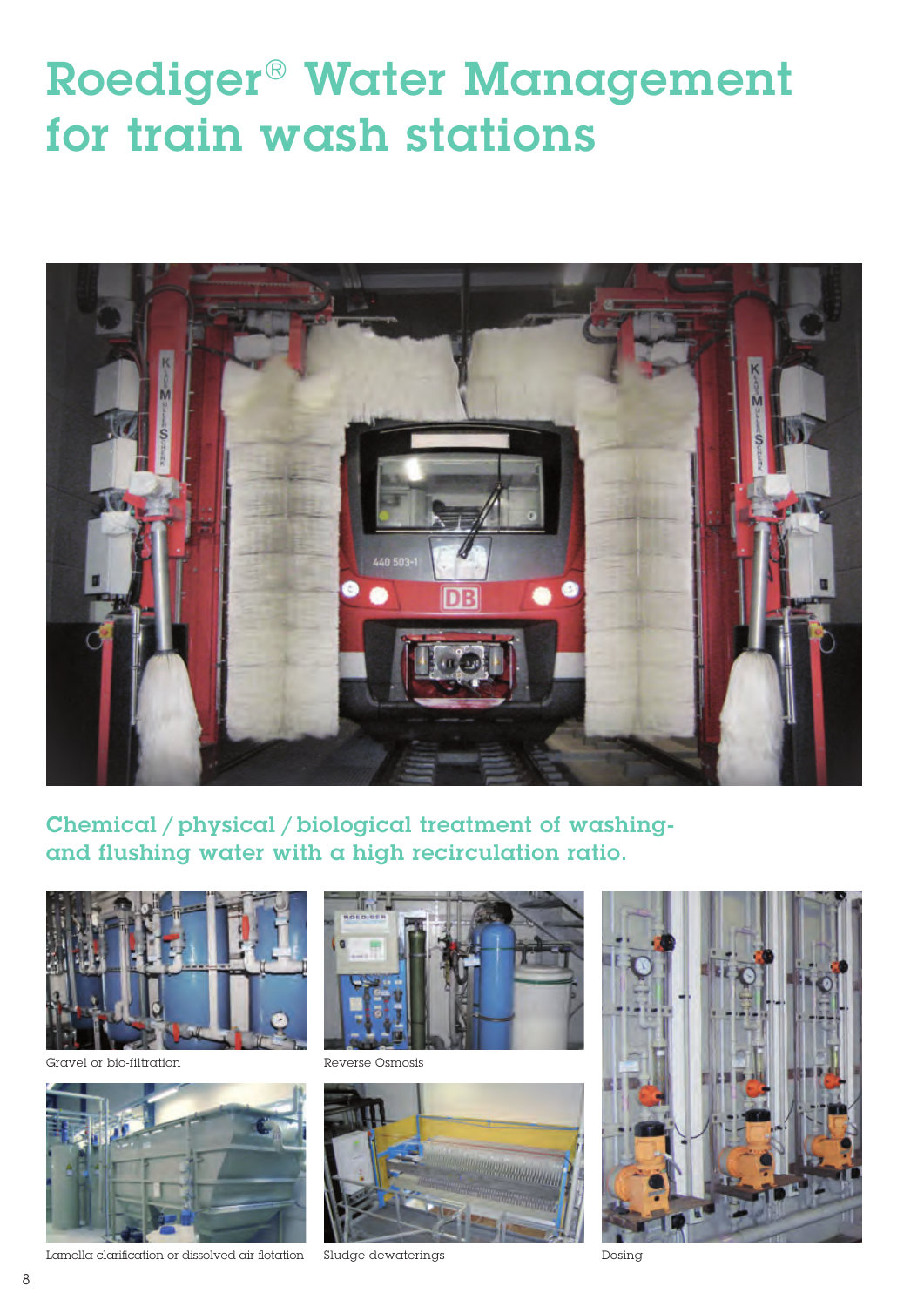# Roediger® De-icing Systems for bogeys



#### Environment-friendly, reliable and efficient de-icing with hot water

The Roediger® De-icing System for bogeys allows fast and efficient de-icing of rolling stock. Ice and snow are melted by using hot water without chemical additives.

Aqseptence Group designs and configures the location and arrangement of spraying nozzle stations as per requirement and train configuration.

The water is recirculated and continuously treated and re-heated. The excess water from melting ice and snow is automatically collected, treated and discharged to the public sewer. The process is operated automatically and continuously monitored.

Roediger® De-icing Systems can be integrated in new or existing train washing plants.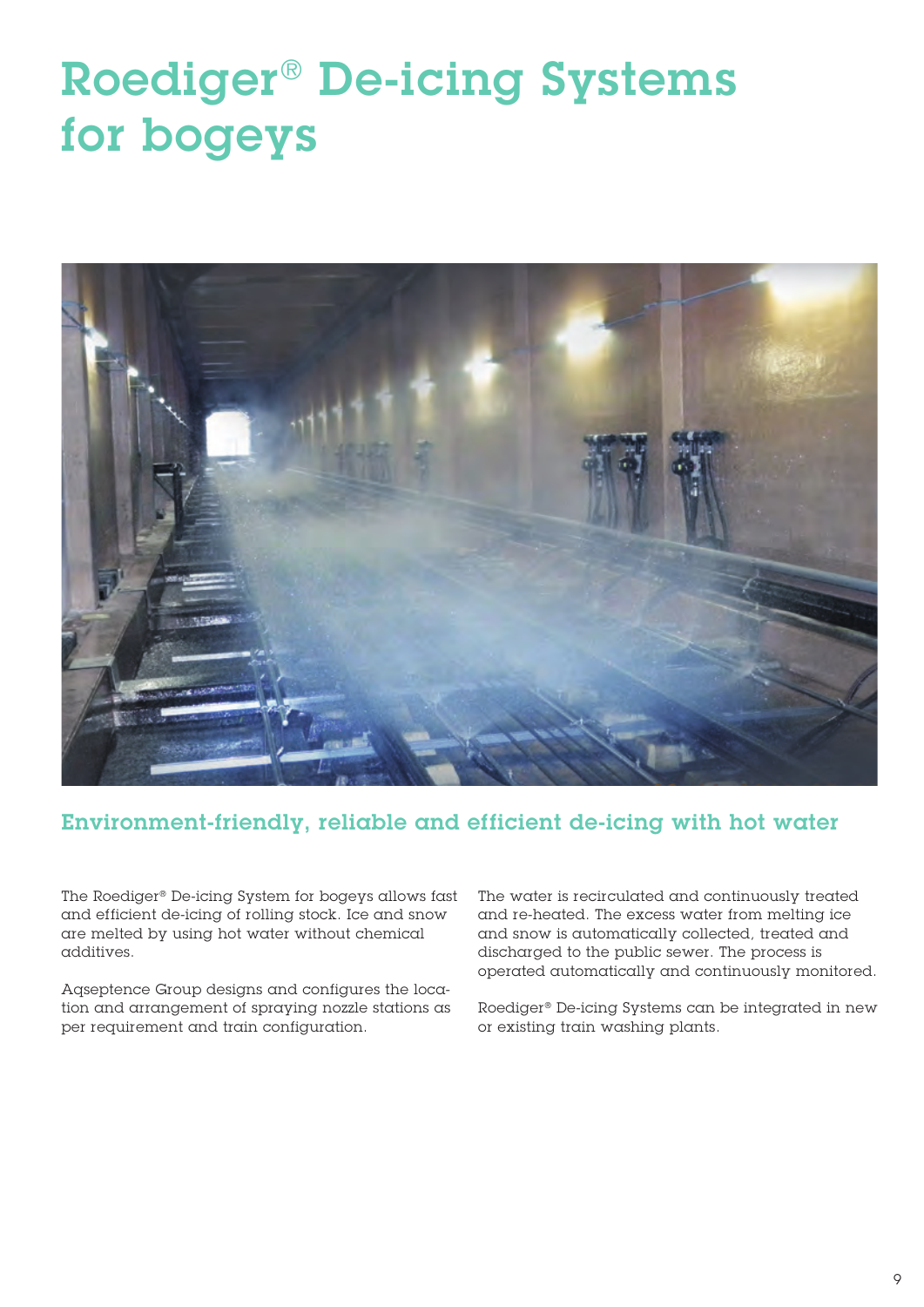# Roediger® Wet Services System for airports



Sewage/Blue water pit at Bahrain Airport (photo: Cavotec)

According to the ˝Point of Use" philosophy the following media will be served through underground pit systems to the aircraft:

- Potable water supply
- Blue Water (Flushing Water) supply
- Sewage removal from toilets

The ground operations can be improved to achieve faster turnaround times, reduced  $CO<sub>2</sub>$  emissions, improved safety and reduction of accidents on the apron.

- $\triangleright$  No requirement of mobile equipment for servicing the aircraft
- Reduced congestion of the apron  $\blacktriangleright$
- No air and noise pollution
- Reduces operational and maintenance costs
- Reduced security and safety issues  $\blacktriangleright$
- $\blacktriangleright$  Easier access to the aircraft (especially in case of emergency) as the left side of the aircraft is free of vehicles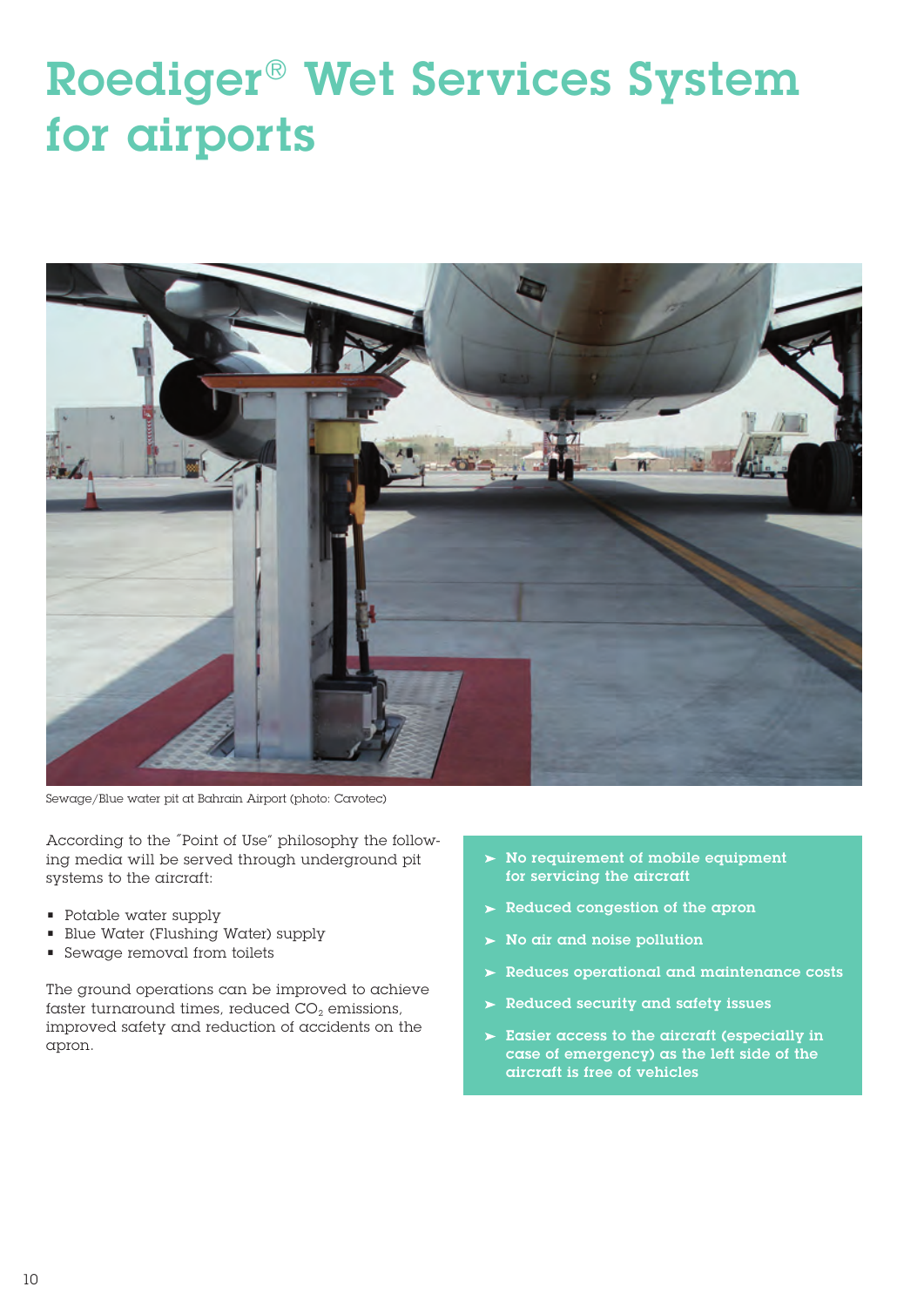#### Roevac® Vacuum Station



Blue Water System

The Roevac® Vacuum Station with odour control units will be located in the central Wet Services Plant Room, which is usually in the Terminal basement or inside a separate technical building. The wastewater from the aircraft is collected in a wastewater vessel and then conveyed with wastewater discharge pumps into the municipal sewer system or to the sewage treatment plant of the airport. Depending on the project requirements the Roediger® portfolio provides a wide range of innovative, cost-effective and customeroriented solutions – from economic skid-mounted compact stations to large customised plants.



#### Potable Water System

The wastewater toilet tanks of the aircraft have to be flushed with a disinfectant solution ("blue water"). The preparation of blue water is done by using  $\alpha$ concentrate and fresh water.

The concentration for the use of the blue water solution is approximately 2 % ratio. The blue water system consists of two chemical batching tanks that work in parallel. The blue water solution is withdrawn from one tank by means of the pressure controlled delivery pumps and then pumped via the underfloor pipeline network in the apron up to the individual pit systems.



The fresh water vessels on board of the aircraft will be filled with potable water as per WHO standard, airline and local regulations. The required water treatment and conditioning equipment is installed inside the central Wet Services Plant Room, but separated from the sewage collection and treatment room to avoid the risk of contamination. The basic treatment includes disinfection, storage, pressure booster and circulation systems. If required raw or brackish water treatment and chilling of potable water can be provided as well.

#### Underground Pits



The underground pit system follows the international standards (IATA, ACI) and supports the industry with innovative solutions by providing savings, extra revenues and reducing pollution from aviation. The pop-up pits are located at a minimum distance from aircraft connections points in order to improve system performance and ensure the functionality of all systems.

Preferred solution for ground operators as it is simple to use: Open and connect concept.